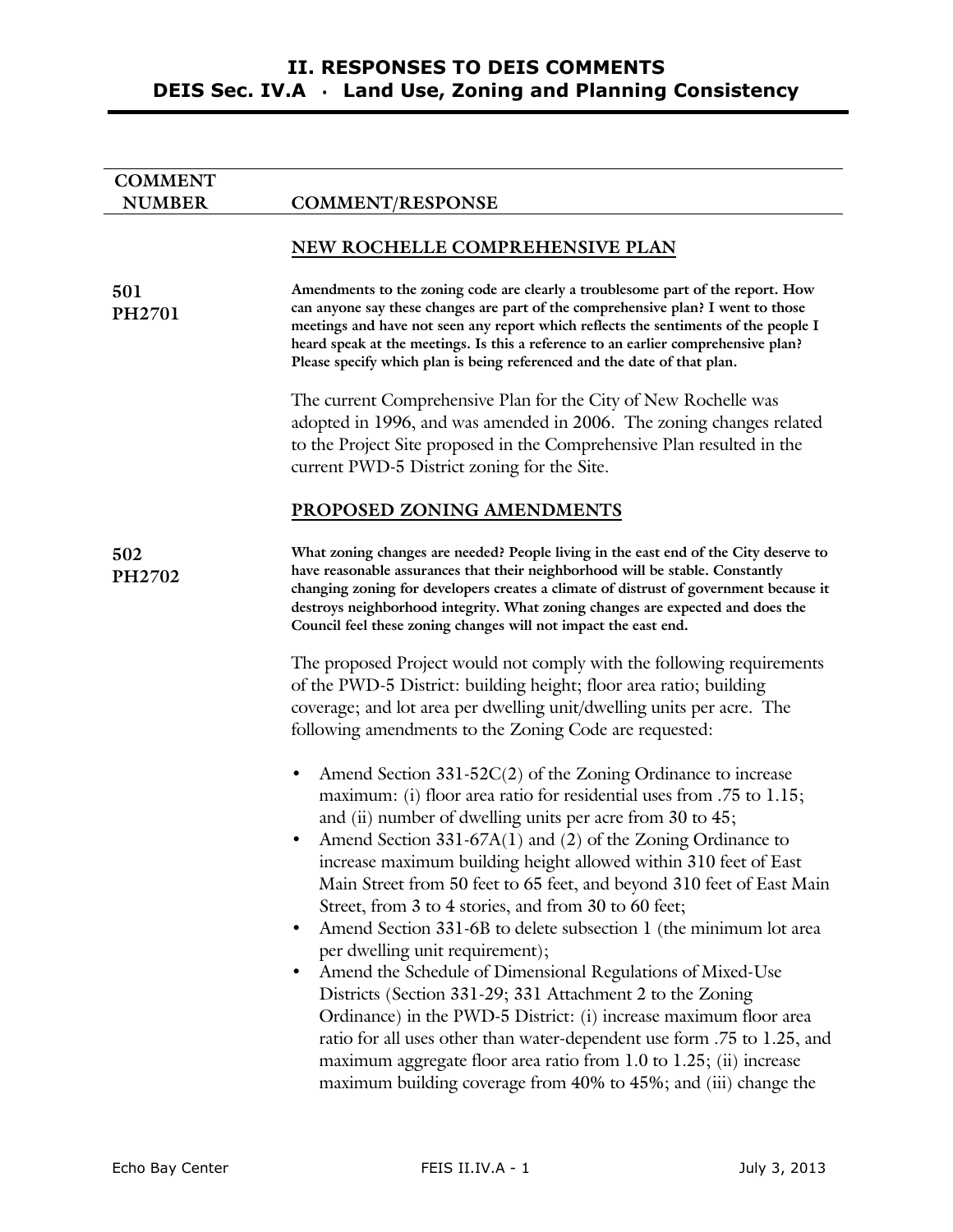building height requirement (footnote 6) to conform to Section 331-67A, as amended; and

• Amend Section  $331-67D(1)$  to include in lot area parcels of City owned land on which the owner of the contiguous land will make public improvements pursuant to an agreement with the City.

**1602 While the project appears to be consistent with local planning policies and documents, the fact that zoning amendments are being requested may indicate the size of the project may not be as consistent with the City's original vision.** 

> The Project is consistent with the City's long standing redevelopment vision for the Echo Bay area. The Project advances many of the goals and objectives in the Comprehensive Plan related to the Echo Bay area, as well as other general City-wide objectives and policies.

> The City's original vision for the Echo Bay area, as described in the 1983 (revised in 1994) Main/Echo Urban Renewal Plan (URP), was for uses with much higher densities and building heights for the Project Site, than the proposed Project. The original vision for the site was for a maximum density of 85 dwelling units per acre and a maximum of 12 stories for building height. Over the years since the URP was last revised, the City updated the Comprehensive Plan and Zoning Ordinance, to reflect development plans for the area, and reduce the maximum permitted building heights and densities.

As described in DEIS Section V, *Alternatives*, Alternative C-2 illustrates and analyzes a site plan for the City Yard parcel that complies with the current PWD-5 District zoning regulations, which results in a mixed-use building with 22,360 square feet of retail facing East Main Street, three floors of residential apartments above the retail, and a total of 81 dwelling units. These current zoning regulations permit a density of only 12.5 units per acre in a three story building along East Main Street. The Applicant requests the zoning amendments because the construction of 81 dwelling units is neither economically feasible nor consistent with the overall vision the City has outlined for the Echo Bay area.

In addition to the applicable lot, bulk and dimensional requirements, the PWD-5 District also includes general design concepts and guidelines. Although the Project would require zoning amendments related to height and density, the Project is consistent with all of the general design concepts and guidelines for the PWD-5 District.

**1619 We note that the City zoning code does not currently permit the density proposed in the project. The applicant is seeking a number of zoning text amendments to increase**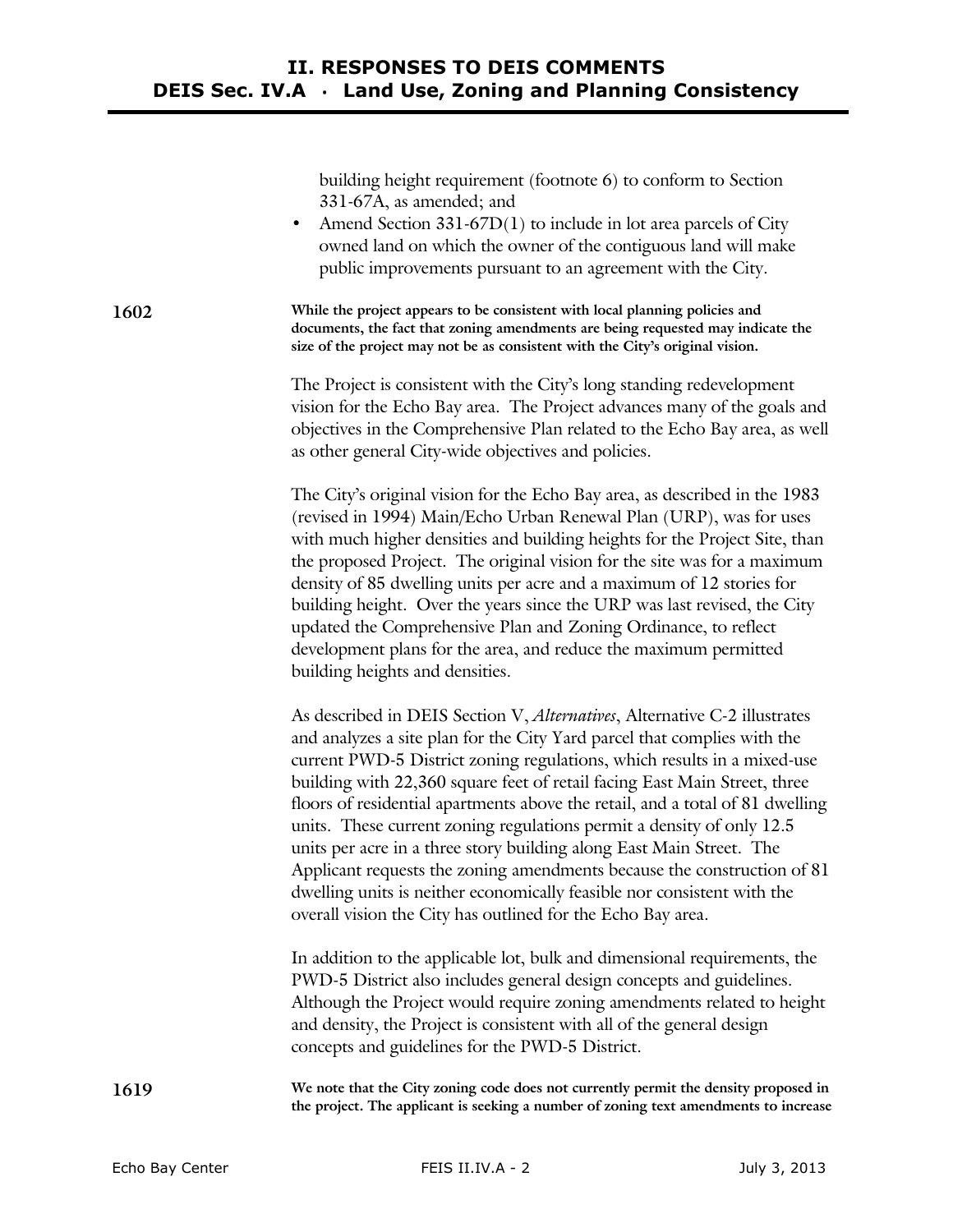|      | the density and size of the proposed building. In particular, the applicant is seeking<br>to increase the maximum allowable building height to 65 feet within 300 feet of<br>Main Street (currently 50). Allowable building height beyond 300 feet of Main<br>Street would be increased to four stories (currently three) with a maximum height of<br>55 feet (currently 30). Floor-area-ratio (FAR) is proposed to be increased to 1.25<br>(currently 0.75) and the minimum lot area per dwelling requirement would be<br>deleted. The resulting changes would allow a structure that is taller, more massive<br>and denser than would be permitted in the PWD-5 - Planned Waterfront (5 story)<br>District. |
|------|---------------------------------------------------------------------------------------------------------------------------------------------------------------------------------------------------------------------------------------------------------------------------------------------------------------------------------------------------------------------------------------------------------------------------------------------------------------------------------------------------------------------------------------------------------------------------------------------------------------------------------------------------------------------------------------------------------------|
|      | The Project is consistent with the City's long standing redevelopment<br>vision for the Echo Bay area and is consistent with most of the<br>recommendations of local and regional land use planning documents. The<br>Project advances many of the goals and objectives in the City's<br>Comprehensive Plan related to the Echo Bay area, as well as other general<br>City-wide objectives and is generally consistent with the Main/Echo Bay<br>Urban Renewal Plan.                                                                                                                                                                                                                                          |
|      | The Applicant needs to be able to develop sufficient density to make the<br>public amenities of the Project economically feasible. To permit the<br>required density, the maximum floor area ratio (FAR) for residential uses,<br>maximum building height, maximum total FAR, minimum lot size,<br>minimum lot area per dwelling unit, and maximum building coverage in<br>the PWD-5 District must be amended.                                                                                                                                                                                                                                                                                                |
| 1620 | We encourage the City to consider the scale of proposed zoning changes in the<br>context of surrounding development and potential future development. As now<br>presented, the large and tall Echo Bay building will be developed in relative isolation,<br>since none of the other surrounding parcels appear to have viable projects at this<br>time.                                                                                                                                                                                                                                                                                                                                                       |
|      | The Project is intended to be a catalyst, along with the renovation and re-<br>use by others of the Armory, for the redevelopment of the overall<br>Main/Echo URP area. The designation of the Project Site as part of the<br>Echo/Main URP area in 1983, along with the planning initiatives in the<br>years that followed, laid the framework for the City's vision of<br>redevelopment of City Yard and the Armory parcel as a catalyst to<br>waterfront revitalization.                                                                                                                                                                                                                                   |
|      | The PWD-5 District zoning regulations for the Project Site currently<br>provide for a building that's five stories (50 feet) along East Main Street<br>and three stories (30 feet) 300 feet beyond East Main Street. The scale of<br>the building permitted under existing zoning is larger than surrounding<br>areas and consistent with the City's goal to increase density of<br>development in order to create a critical mass of new development and<br>increase access to the waterfront. The proposed zoning amendments                                                                                                                                                                                |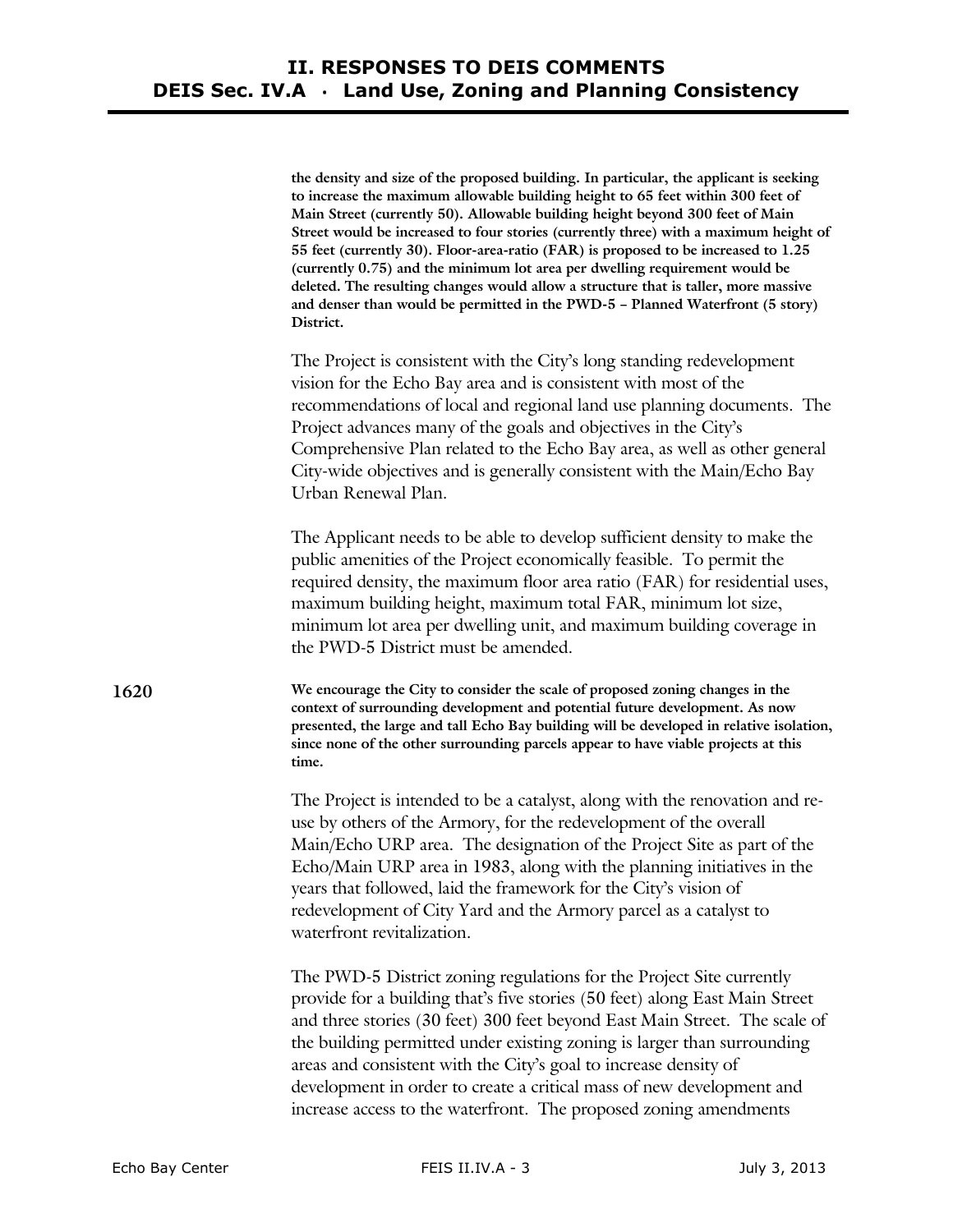|              | would increase the permitted height of the building on the Project Site.<br>Along Main Street, the building would be 15 taller than permitted by the<br>zoning regulations, and beyond Main Street, the building would be 30 feet<br>taller than permitted by the zoning regulations.                                                                                                                                                                                                                                                                                                                                                                                                                                                                                                                                          |
|--------------|--------------------------------------------------------------------------------------------------------------------------------------------------------------------------------------------------------------------------------------------------------------------------------------------------------------------------------------------------------------------------------------------------------------------------------------------------------------------------------------------------------------------------------------------------------------------------------------------------------------------------------------------------------------------------------------------------------------------------------------------------------------------------------------------------------------------------------|
|              | These proposed building heights would not be dramatically different than<br>some buildings in the general area of the Project Site. According to<br>Pictometry <sup>1</sup> , the more recent Huguenot Hills development just northeast<br>of the Project Site is 4 stories with a variable height along Main Street of<br>approximately 45 feet. The Armory drill hall, adjacent to the proposed<br>Project, is approximately 40 feet tall. Salesian High School, approximately<br>1 block northeast of the Site, is 4 stories and approximately 50 feet tall.<br>The New Rochelle WWTP, across the inlet and to the southeast of the<br>Site, is under renovation and will be between approximately 50 and 80<br>feet tall. The height of the proposed Project would be perceived within<br>the context of the general area. |
| PH2503       | I also object to the height of the building and the various zoning variances you are<br>going to give, for height, and the number of apartments per square acre. Is that<br>going to increase?                                                                                                                                                                                                                                                                                                                                                                                                                                                                                                                                                                                                                                 |
|              | See Response 502.                                                                                                                                                                                                                                                                                                                                                                                                                                                                                                                                                                                                                                                                                                                                                                                                              |
|              | CONSISTENCY WITH PLANNING DOCUMENTS                                                                                                                                                                                                                                                                                                                                                                                                                                                                                                                                                                                                                                                                                                                                                                                            |
| 1002         | Forrest City should be thanked for having modified some original proposals made to<br>City officials that would have built much taller buildings, which would have provided<br>sweeping panoramic waterfront views to potential tenants and greater financial<br>returns to the developer in leasing those units. As a developer sensitive to community<br>concerns, Forrest City can be credited with embracing and accepting the policies of<br>the Local Waterfront Revitalization Plan and other regulatory documents.                                                                                                                                                                                                                                                                                                     |
|              | Comment noted.                                                                                                                                                                                                                                                                                                                                                                                                                                                                                                                                                                                                                                                                                                                                                                                                                 |
| 1210<br>1513 | Does NR know how this development fits in with a larger vision of the waterfront?<br>Is there a long term plan to have a continuous public walkway along the waterfront?                                                                                                                                                                                                                                                                                                                                                                                                                                                                                                                                                                                                                                                       |
|              | As noted above and in the DEIS, the Project is consistent with the City's<br>long standing redevelopment vision for the Echo Bay area, including the<br>goals and objectives in the Comprehensive Plan related to the Echo Bay<br>area. Goals of the Comprehensive Plan include coordination of<br>development and improved access to the waterfront through the creation<br>of a planned waterfront development district, which was subsequently                                                                                                                                                                                                                                                                                                                                                                              |

<sup>&</sup>lt;u>I</u><br>I Pictometry: <u>https://pol.pictometry.com</u>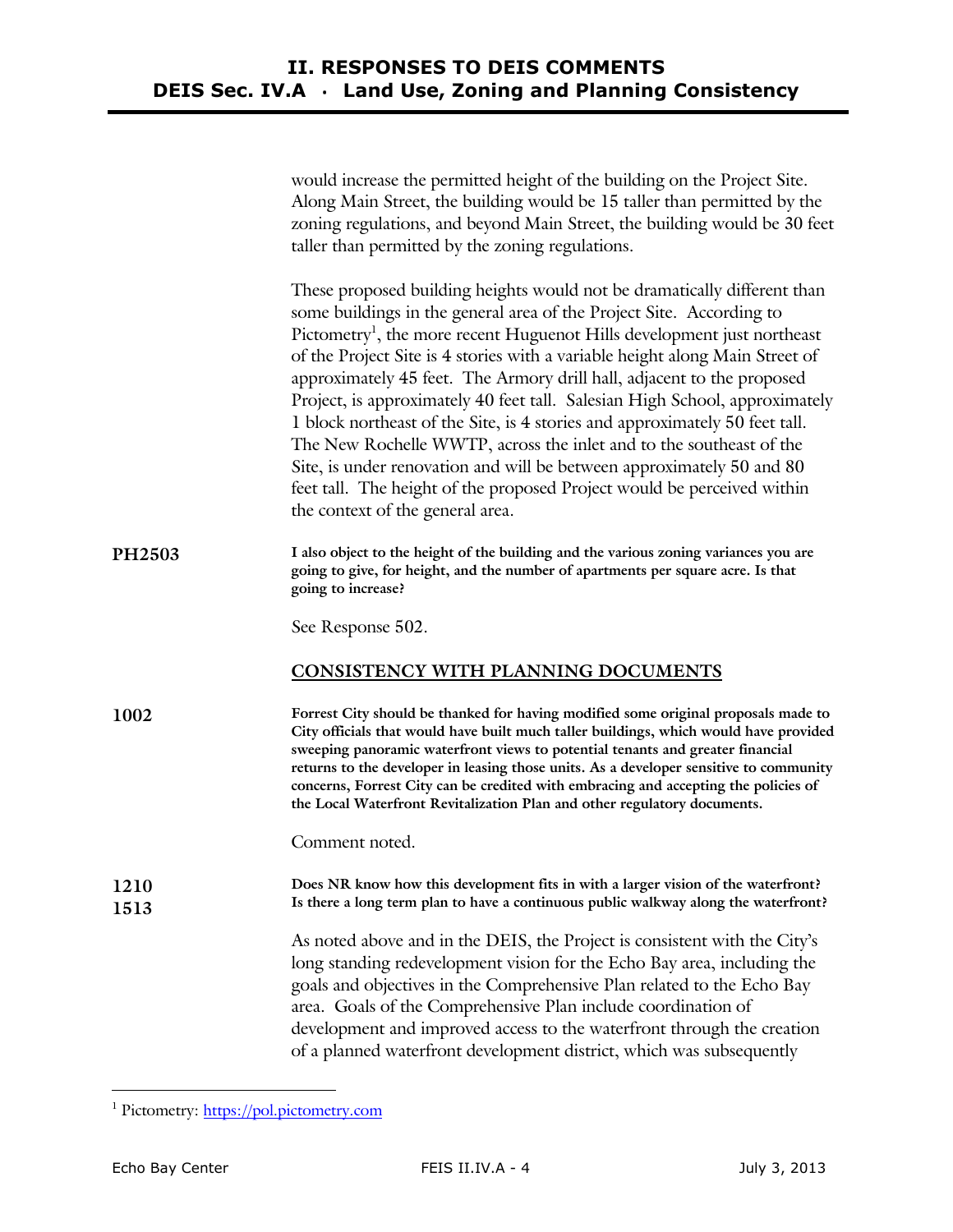|               | created and in which the Site is located, and development of a pedestrian<br>esplanade from the Municipal Marina to Five Islands Park. The<br>Comprehensive Plan indicates that relocation of City Yard and acquisition<br>of the Armory could serve as key catalysts for redevelopment of the<br>waterfront and allow the pedestrian link to be created.                                                                                                                                                                                                                                                                                                                                                                                                                                                                                                                                                                                                                                                                                                                                                                                                                                                                                                                    |
|---------------|------------------------------------------------------------------------------------------------------------------------------------------------------------------------------------------------------------------------------------------------------------------------------------------------------------------------------------------------------------------------------------------------------------------------------------------------------------------------------------------------------------------------------------------------------------------------------------------------------------------------------------------------------------------------------------------------------------------------------------------------------------------------------------------------------------------------------------------------------------------------------------------------------------------------------------------------------------------------------------------------------------------------------------------------------------------------------------------------------------------------------------------------------------------------------------------------------------------------------------------------------------------------------|
| 1618          | The proposed mixed-use building and associated open space appear to be consistent<br>with planning documents that the City has produced over the years, including the<br>City's Comprehensive Plan, the Local Waterfront Revitalization Program and the<br>City Harbor Management Plan. In addition, the Main/Echo Urban Renewal Plan<br>calls for high-density residential development on the site. According to the draft EIS,<br>the Urban Renewal Plan is the only local document that requires amending to permit<br>the project, since the project calls for mixed use featuring retail; the Urban Renewal<br>Plan does not call for retail and restaurant uses on the site. We support the proposed<br>amendment as we believe the site would benefit from a mix of uses.                                                                                                                                                                                                                                                                                                                                                                                                                                                                                             |
|               | Comment noted.                                                                                                                                                                                                                                                                                                                                                                                                                                                                                                                                                                                                                                                                                                                                                                                                                                                                                                                                                                                                                                                                                                                                                                                                                                                               |
| <b>PH1902</b> | If this project follows New Rochelle's Green NR Sustainability Plan that encourages<br>the undertaking of capital improvements, and encourages best practices to improve<br>the Long Island Sound ecosystem, and restore the health, beauty, retention capacity,<br>and recreational value of the Sound, we believe this project could have numerous<br>environmental benefits over the existing property, to New Rochelle and Long Island<br>Sound.                                                                                                                                                                                                                                                                                                                                                                                                                                                                                                                                                                                                                                                                                                                                                                                                                         |
|               | Comment noted. The Project will be designed to generally meet LEED<br>Silver Certification standards and incorporate a number of sustainable<br>initiatives. The energy conservation measures, green building practices<br>and site plan design sustainability discussed in Section IX of the DEIS are<br>consistent with the recently adopted (2011) GreeNR: The New Rochelle<br>Sustainability Plan 2010-2030. The Project will reclaim the contaminated<br>City Yard property and a portion of the Armory property for public use in<br>the form of publically accessible waterfront open space and the Echo Bay<br>Walk, while also serving to increase shoreline access. The proposed<br>landscape will enhance the protection of freshwater and coastal wetlands<br>and provide for increased trees along the waterfront and in the right-of-<br>way. The stormwater management plan, in tandem with the nature of the<br>proposed change in land use, will greatly increase permeable surface area<br>of the Project Site through use of green infrastructure including new lawn<br>and planting areas and low gradient slopes to reduce runoff. The Project<br>includes restoration of a portion of the shoreline along the southern<br>portion of the Project Site. |

## **CONSISTENCY WITH** *WESTCHESTER 2025*

**1603 While there are aspects of the project that have consistency with** *Westchester 2025***, the**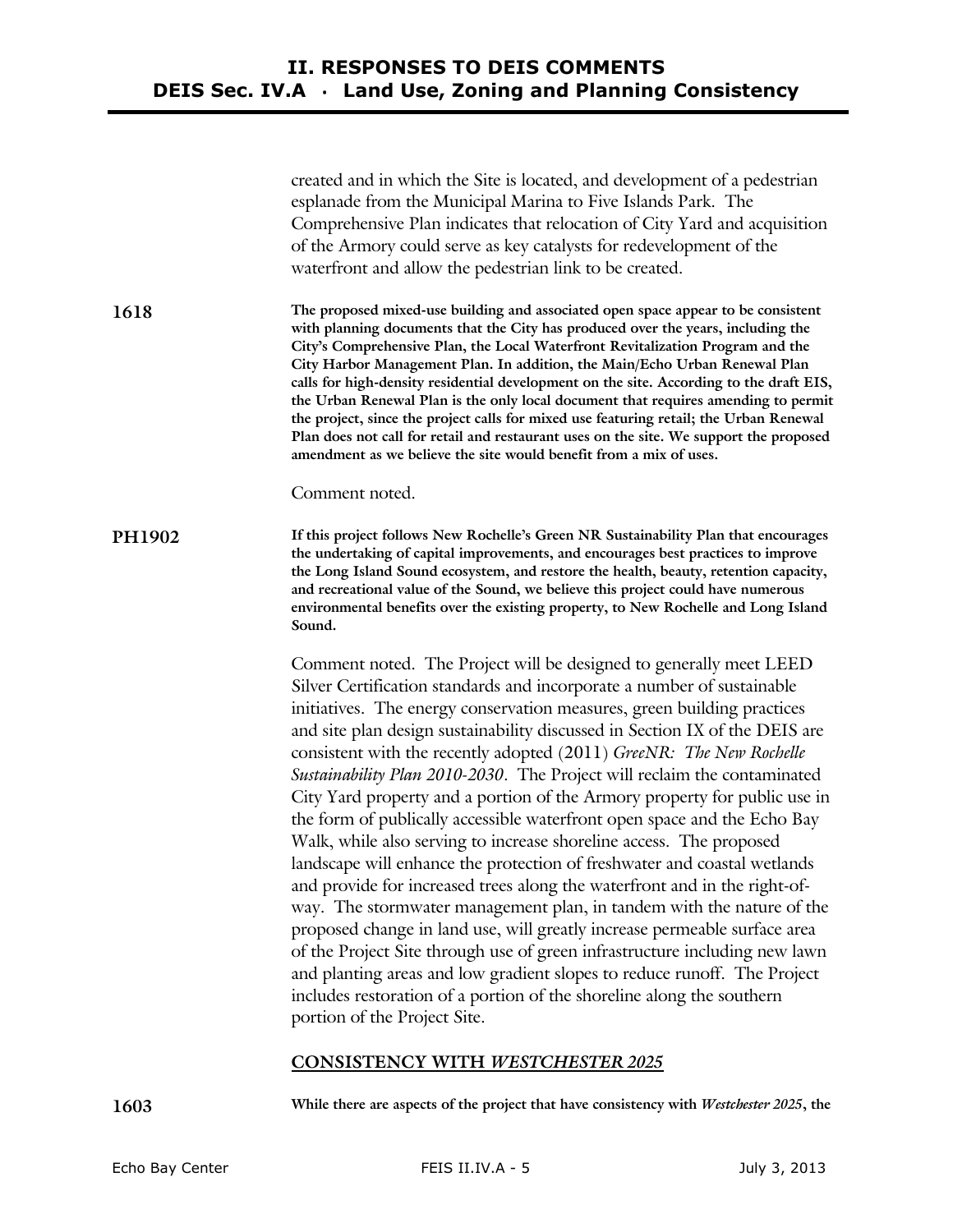**location of a residential development adjacent to a vital wastewater treatment plant is not consistent with County policies.** 

It is unclear which County policies are referenced. The County's *Westchester 2025* identifies 15 policies, all of which support "sustainable development which balances economic and environmental concerns and serves the needs of a changing population in Westchester County." The proposed Project advances at least 11 of the County policies as described below:

### **1 Channel development to centers**

*Channel development whenever possible to centers where infrastructure can support growth, where public transportation can be provided efficiently and where redevelopment can enhance economic vitality. Development should be consistent with defined community character and be designed to facilitate or enhance a smart growth urban fabric.*  The Project is located just outside the downtown along the East Main Street commercial corridor. The Project is within walking distance of the downtown and the New Rochelle transit center. The Project is consistent with City planning documents and policies developed specifically for the Echo Bay area and represents "smart growth" development of a site (City Yard) that is currently underutilized and does not enhance public access to the waterfront.

### **2 Enhance transportation corridors**

*Enhance the appropriate functions of the county's transportation corridors. The quality of scenic routes should be protected. Traffic management, transit improvements and systematic maintenance should be implemented on travel routes to reduce congestion, ease movement, increase mobility options and ensure public safety. Sections of corridors that have been developed should be evaluated for steps needed to make these areas into efficient and attractive multi-use places.* 

The Project is located along East Main Street at the eastern entrance to downtown New Rochelle. The existing improvements on the Site include single story maintenance buildings and the New Rochelle DPW yard, with no physical public access to the waterfront. The existing buildings do not contribute to the architectural character of the surrounding neighborhoods. The proposed Project would replace a semi-industrial use at the east gateway to New Rochelle, while complementing adjacent commercial and mixed uses, as well as be a visual improvement to the neighborhood.

## **3 Assure interconnected open space**

*Assure a diverse and interconnected system of open space to shape development, to provide contrast in the texture of the landscape, to separate developed areas and to provide linkages among open space systems of the region.* 

The Project would provide the critical first step in redevelopment of the Echo Bay area and make available waterfront land for public use and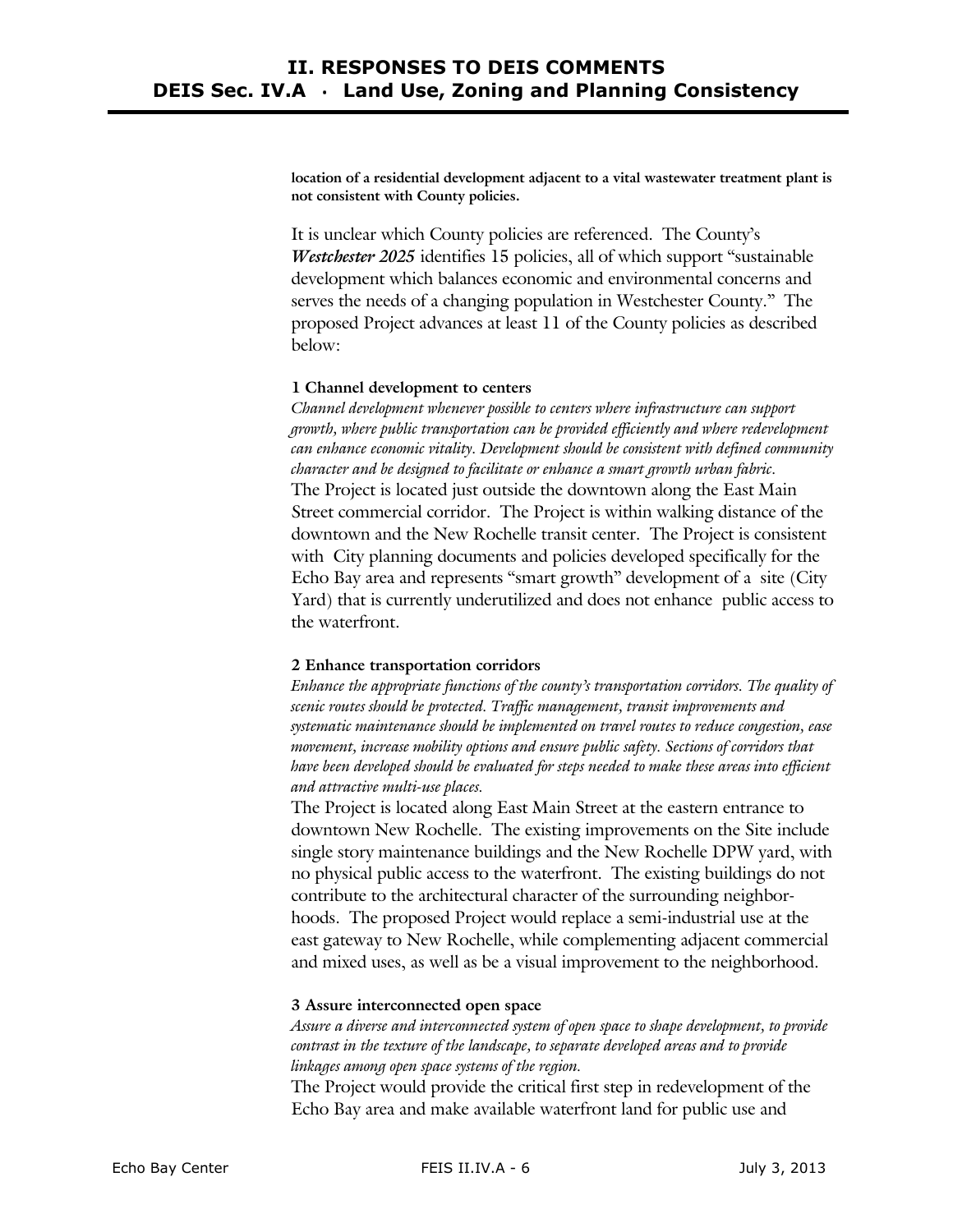activity through a physical connection to the bay via the proposed pedestrian esplanade around the perimeter of the Project Site. The esplanade has been designed to connect to future development to the west of the Armory site. The Project also includes, if permitted by Westchester County, the construction of a pedestrian bridge to connect to a walkway along the northern edge of the Westchester County Wastewater Treatment Plant site connecting to LeFevre Avenue and Five Islands Park.

## **4 Nurture economic climate**

*Nurture the economic climate of the county with use of municipal, county, state and federal resources to improve infrastructure, housing and programs that attract and support business enterprise, with consideration of intermunicipal impacts.*  The Project would be developed on land that is currently municipallyowned and tax-exempt. The Project would spur economic development in the Echo Bay area, with market rate and affordable housing, commercial, retail and public waterfront uses.

## **5 Preserve natural resources**

*Preserve and protect the county's natural resources and environment, both physical and biotic. Potential impacts on water resources (water bodies, wetlands, coastal zones and groundwater), significant land resources (unique natural areas, steep slopes, ridgelines and prime agricultural land) and biotic resources (critical habitat, plant communities and biotic corridors) require careful consideration as part of land management and development review and approval.* 

The Project would improve the tidal wetland and coastal zone area along the shoreline of the City Yard, as well as improve significantly upon the existing stormwater management conditions of the City Yard parcel. In order to prevent further deterioration from soil loss due to existing tidal erosion and stormwater runoff, the Project includes permanent stabilization of the shoreline and reconstruction of the deteriorated seawalls. In addition, inter-tidal planting shelves are proposed to provide an enhanced environment for ecological communities to become established.

## **6 Support development and preservation of permanently affordable housing**  *Encourage a range of housing types that are permanently affordable to renters and home buyers, with the County working with each municipality to address its needs for fair and affordable housing as well as a share of the regional need.*

Of the 285 proposed dwelling units, 29 units (10%) would be designated "Moderate-Income Housing Units" affordable for households with annual incomes not exceeding 80% of the Westchester County median annual income.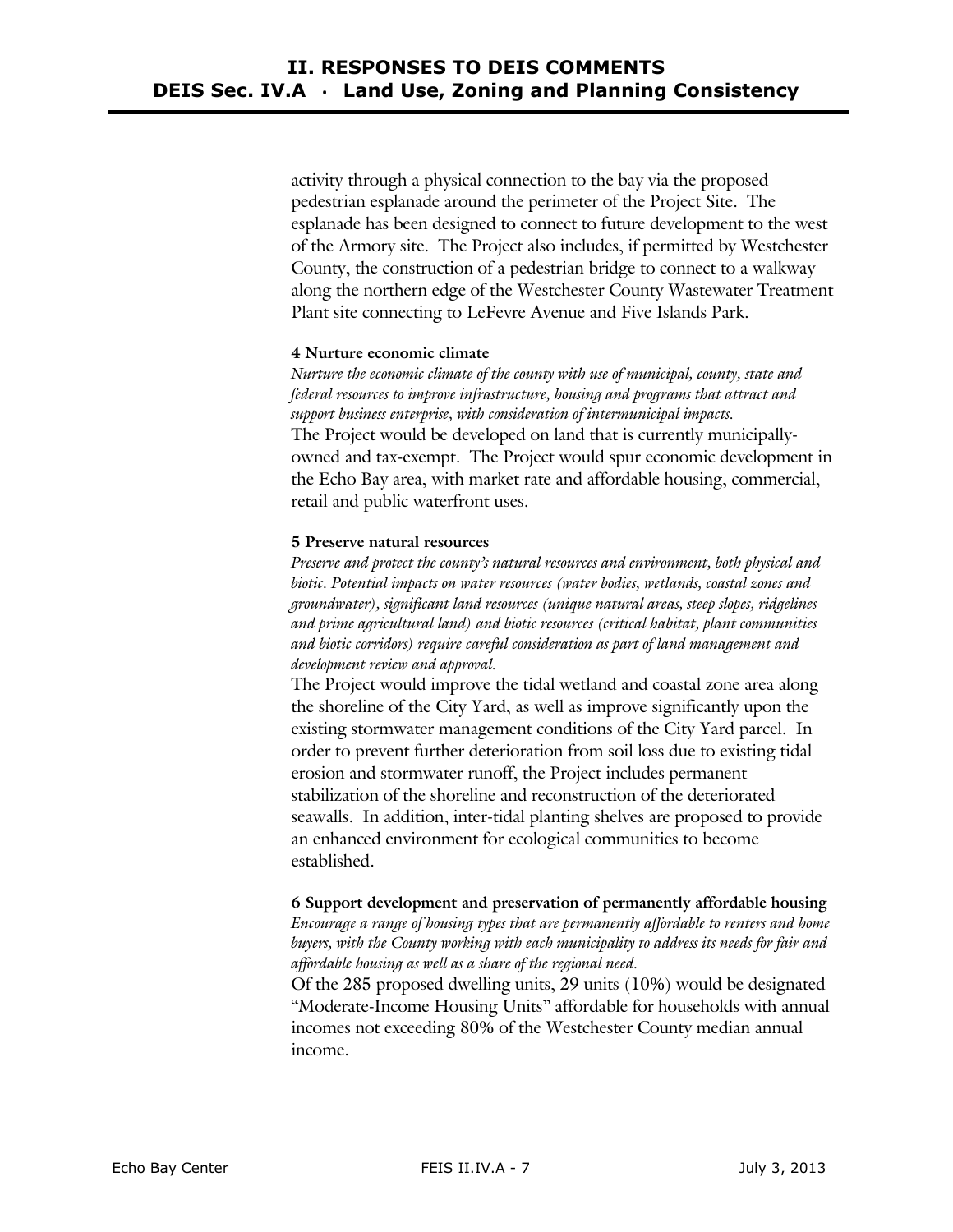# **II. RESPONSES TO DEIS COMMENTS DEIS Sec. IV.A** · **Land Use, Zoning and Planning Consistency**

### **7 Support transportation alternatives**

*Support transportation alternatives that improve the mobility choices of workers, consumers and residents and that improve air quality by enhancing the efficiency and effectiveness of public transportation and reducing solo-driving.* 

The Project is located on the BeeLine bus system and there is a bus stop in front of the Site. Additionally, the Project Site is within walking distance of the New Rochelle transit center.

### **8 Provide recreational opportunities to serve residents**

*Enhance use of Westchester's parks, beaches and recreation facilities by improving public access and by providing a variety of settings for passive and active use. New recreational opportunities should take into account the recreational needs of higher density population areas and the needs and interests of the county's changing population.*  The Project would include new public access to the waterfront via the Echo Bay esplanade, a small, non-motorized boat launch dock, and a pedestrian bridge connecting Echo Bay to Five Islands Park in the future,

if permitted by Westchester County.

#### **10 Maintain utility infrastructure**

*Maintain safe and environmentally sound systems and policies for waste removal, collection and treatment as well as the treatment and distribution of drinking water consistent with the county's land use policies. Programs to reduce and recycle the waste stream, protect water quality, control and treat storm water and mitigate or reduce the impacts of flooding must be strengthened.* 

Since stormwater runoff from the Project Site is currently neither detained nor treated on-site, the reduction in stormwater runoff volumes and peak flows from the Project Site, as well as improved water quality of the runoff would provide benefits to Echo Bay. The Project would result in the overall reduction in impervious cover through the introduction of new lawn and planting areas and the reduction in the peak rates of runoff from the Project Site.

### **13 Define and protect community character**

*Encourage efforts to define the desired character of each municipality and neighborhoods within the broader, diverse palate of Westchester County. Support initiatives to adapt and establish land use policies and regulations that enhance that character through focus on location, setting, aesthetic design and scale of development as well as the public context of street life, tree canopy and utility placement.* 

The Project would anchor Main Street and extend its retail frontage, while opening up both a visual corridor to the bay via the proposed new "Armory Place" and a physical connection to the bay via the proposed esplanade around the perimeter of the Project Site. The Project is consistent with adopted land use plans and zoning regulations related to the Echo Bay area and the City Yard parcel.